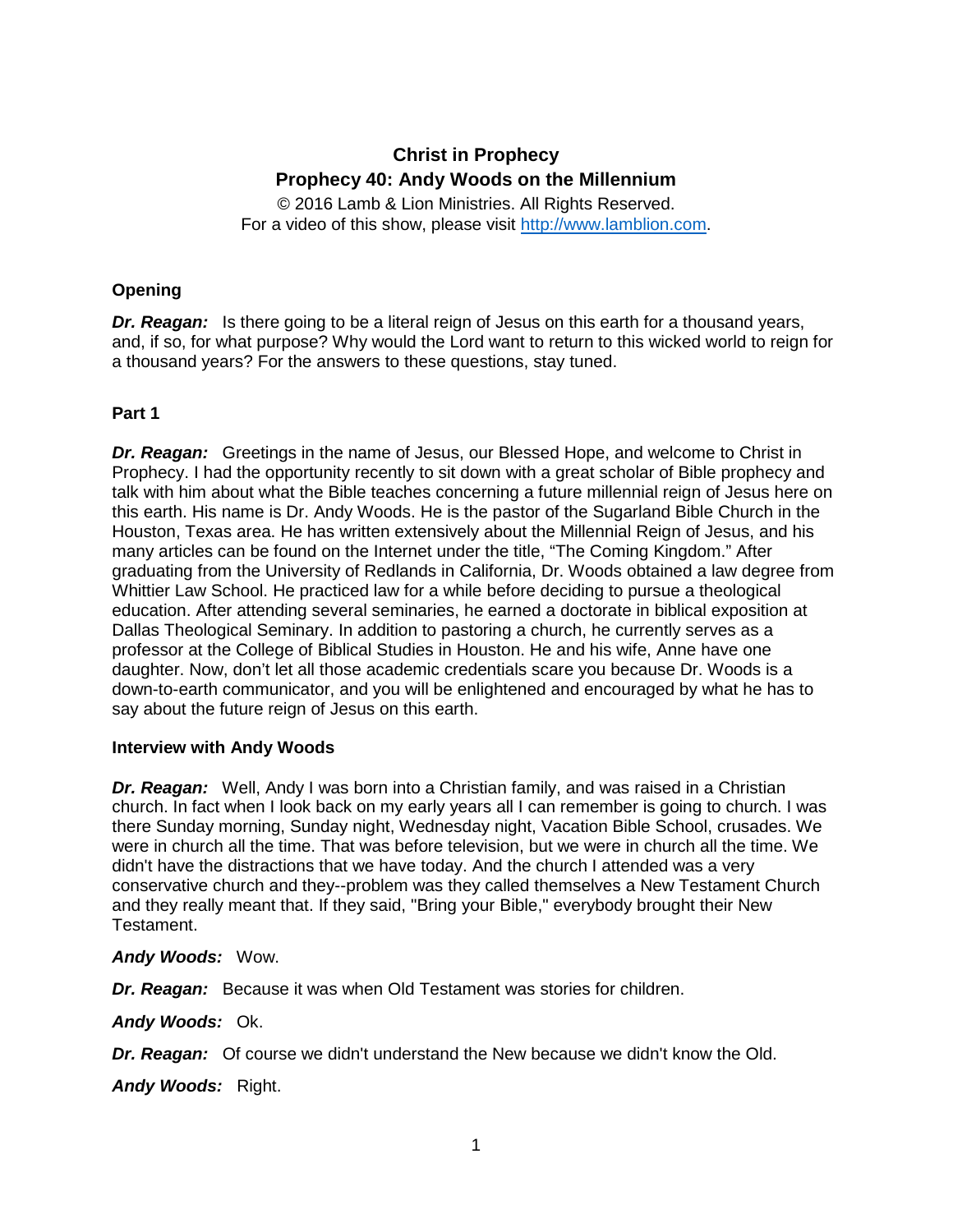*Dr. Reagan:* But anyway they were militantly Amillennial. In the sense that if you had any other view of Bible prophecy you were officially dis-fellowshipped from the church and kicked out. It is amazing that I ended up as a Bible prophecy teacher, particularly with a Pre-Millennial viewpoint. But anyway I heard only one sermon about Bible prophecy over, and over, and over. It was the sermon of our brotherhood and that sermon was, "There is not one verse in the Bible that even implies that Jesus will ever put His foot on this earth again. He's just going to appear. We are going to be taken off. The earth is going to be burned up and that was it. What about it are there any verses that imply that Jesus will put His foot on the earth again?

*Andy Woods:* Um, how much time do we have to answer that? Just a handful, Job 19:25. Job of course the oldest book of the Bible. "I know that my Redeemers live, and in the end He will take His stand on this earth."

*Dr. Reagan:* Stand on this earth. That's right.

*Andy Woods:* Zechariah 14:4 talks about Christ's feet touching the Mount of Olives.

**Dr. Reagan:** And it says in verse 9, "On that day He becomes King over all the world."

*Andy Woods:* There we go. Isaiah 11:4, "He'll come and strike the earth with the rod of His mouth." I even thought of the verse that closes the Old Testament, "Lest He come and smite the land with a curse, or the earth with a curse." You get into the New Testament Acts 1:9-11 remember the angel said, "He's coming back just as you saw Him leave."

*Dr. Reagan:* Just as you saw Him leave.

*Andy Woods:* Which would be physical, literal. Revelation 5:10, "He's made us into a kingdom of priests and we'll reign upon the earth." Matthew 19:28. You need to tell me when to stop, I'll just keep rattling off verses here. The 12 tribes are going to govern the tribal allotments for the land of Israel. So I'm not sure when people make statements like that I just--

*Dr. Reagan:* And Revelation 19 certainly pictures Him coming back to earth.

*Andy Woods:* Absolutely the whole Scripture. That kind of question baffles me.

*Dr. Reagan:* I know. Well Amillennialists often argue that we are in the Millennium now; it began at the Cross it will continue until the Lord returns. I think in the early years they said it would last 1,000 years then the Lord would come back. And He didn't come back in 1000 AD. But they argue now that 1,000 is just figurative language, it just means a long period of time. So the Millennium began at the Cross and it is going to continue until the Lord comes back. And we are in the Millennium right now.

*Andy Woods:* Well I like to quote my friend Tommy Ice on this. He says, "If this is the Millennial Kingdom I must be living in the ghetto section of town."

*Dr. Reagan:* Isn't that the truth?

*Andy Woods:* You know because you just don't see the conditions spoken of for the Millennium. Is Jerusalem the center of worldwide political and spiritual authority today? No, it's not. Do we have world peace and perfect justice on the earth today? No, we do not. Do we have agricultural prosperity all over planet earth like Amos 9 says? No, we do not. Is the earth filled with the knowledge of the Lord? We can't even get the Bible in our public schools anymore.

*Dr. Reagan:* That's right.

*Andy Woods:* So--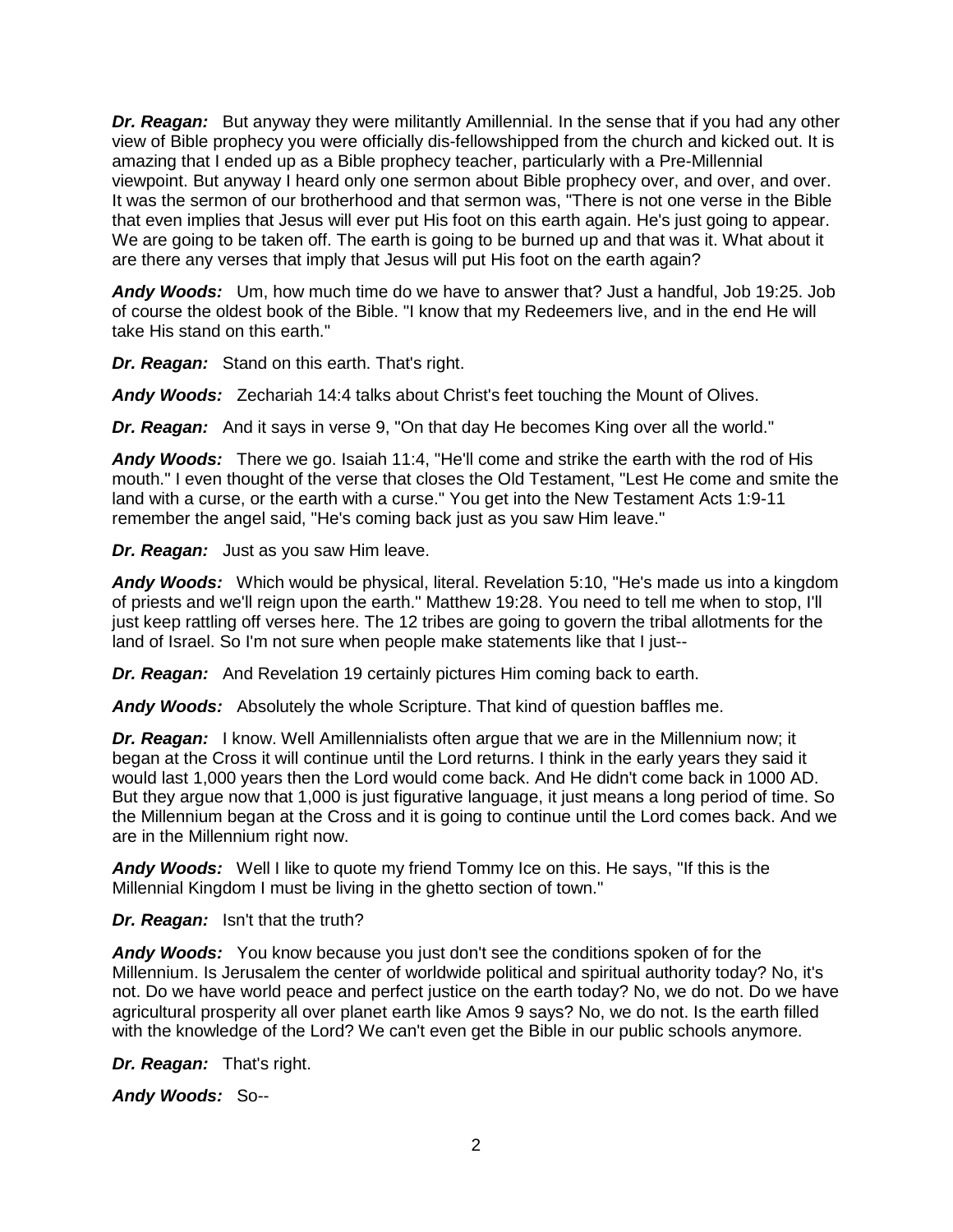*Dr. Reagan:* Is the animal kingdom living together in peace and with man in peace?

*Andy Woods:* Last time I was at the zoo I noticed that the wolf and lamb were in different cages. So, it is just a matter of people using the New Testament to deliteralize the Old Testament. And that is how they come to these strange ideas.

*Dr. Reagan:* A lot of that comes from the fact that Amillennialists argue that end time prophecies constitute a very special form of literature, and that literature must always be interpreted symbolically.

*Andy Woods:* Uh-huh. Well I guess they are talking primarily about the book of Revelation. Let's just think about that for a minute. You look at the first chapter of the book there is a guy named John, he's obviously a literal character. He's on an island called Patmos that is obviously a literal island off the cost of Asia Minor. They mention seven letters to seven churches like Ephesus, those are obviously literal places. So, I guess I would say this I agree that there is a lot of symbolism in the book of Revelation, but not everything in the book is a symbol. And generally when the book of Revelation wants to be understood symbolically it will give you some kind of clue. Like it will like use words like in Revelation 11:8 spiritually. Or Revelation 12:1, "I saw a great sign." Or John will say something like Revelation 8:8 "a giant mountain came from the sky and it went to the ocean."

*Dr. Reagan:* The turnaround for me came with the book of Zechariah. Again I grew up in a church never studied the Old Testament. One day I just opened the book, started reading Zechariah and I notice something that I had never noticed before it is full of First Coming prophecies. And every one of them meant what they said. Why don't the Second Coming prophecies mean what they say?

#### *Andy Woods:* Exactly.

*Dr. Reagan:* And furthermore if you don't believe prophecies mean what they say how can you ever determine if they are fulfilled?

*Andy Woods:* Right. And the great, as you say the great validator of coming prophecy is God's track record.

#### *Dr. Reagan:* Yes.

*Andy Woods:* You know I am fascinated by Isaiah 53. It talks about Jesus being buried in the tomb of a rich man. Low and behold that happened a man named Joseph of Arimathea. It talks about Him being pierced in Isaiah 53 verse 5, low and behold that happened. It talks about Him being numbered amongst the transgressors. Low and behold He is crucified between two thieves. Not to mention Micah 5:2 and a gazillion other prophecies we could go through. Why would the Holy Spirit change horses in mid-stream? And say well these are literal, but what's coming is not literal.

*Dr. Reagan:* Right. Ok, Amillennialists argue that the book of Revelation is the only book in the Bible that mentions anything resembling a future reign of Christ on earth, and they such a reign is not mentioned anywhere else in the Bible.

*Andy Woods:* Um, I think that is almost a backwards statement. I would say that the majority of the passages that we have--

*Dr. Reagan:* The overwhelming majority yes.

*Andy Woods:* --regarding the earthly reign of Christ come from the Old Testament.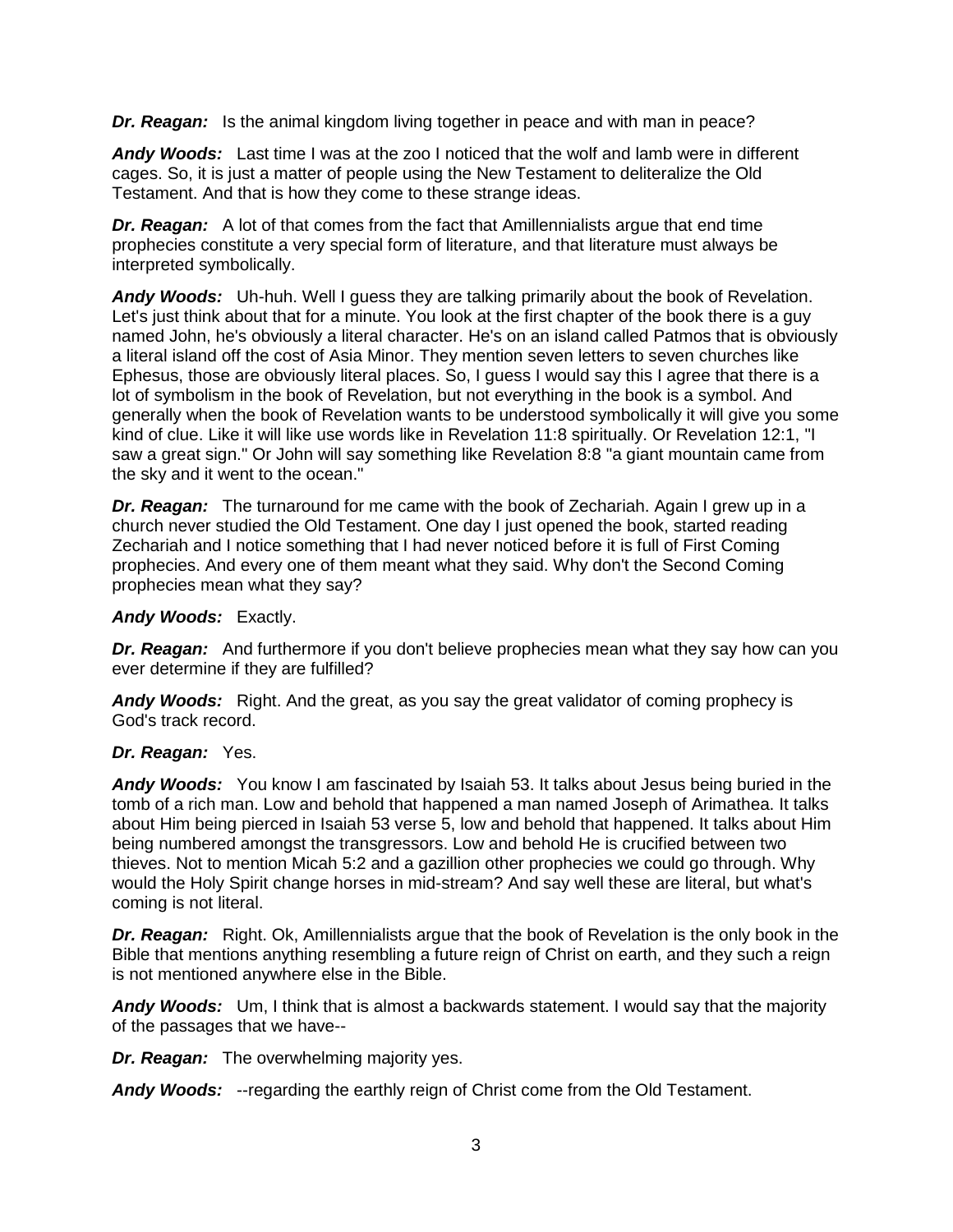*Dr. Reagan:* And really the only new information in Revelation 20 is the length.

*Andy Woods:* The length the duration.

*Dr. Reagan:* Which is says what six or seven times?

*Andy Woods:* Six times. So, see Revelation is assuming we already know the Old Testament so it is not going to repeat everything. But if the listeners look up Isaiah 2:1-4, Isaiah 11:6-9, Isaiah 65:17-23 these are all Old Testament passages. They will see a wonderful description of what the earthly kingdom is going to be like.

*Dr. Reagan:* Yeah, I often make the point that the Book of Revelation is really a book primarily about the Tribulation. If you want to know about the Millennium go over and read Isaiah. I mean from beginning to end he is talking about the Millennium.

*Andy Woods:* Exactly. And even going back to Genesis you know God was very clear regarding the land parameters that the nation of Israel would have one day. They have never possessed land to that quantity and we are waiting for a Millennial Kingdom for it to happen.

**Dr. Reagan:** And again one we already mentioned Zechariah 14 which says the Lord is going to come back. His feet is going to touch the Mount of Olives, it is going to split in half. He is going to speak a supernatural word and the Antichrist and his forces will be destroyed. Verse 9, on that day He will become King over all the earth.

# *Andy Woods:* That's right.

*Dr. Reagan:* How much more do we need? But you know the thing that is interesting about that is that when I first started studying Bible prophecy I ran across a remarkable book called, "The Millennium" by Loraine Boettner who was a very famous theologian in the 20th Century. And he took that passage, Zechariah 14 and he said, "This doesn't mean what it says. Let me tell you what it means. The City of Jerusalem stands for the human heart. The forces around it are the evil that surrounds the human heart. When you ask Jesus to be your Lord and Savior He comes and He stands on your heart and it splits in contrition. And on that day He begins to rule over your heart."

*Andy Woods:* Wow. If you put your ear to the ground you can hear poor Zechariah rolling over in his grave, because he would think that is such a foreign idea compared to what he said.

*Dr. Reagan:* I know. But you know people love to spiritualize Scripture. They love it because it makes them god.

#### *Andy Woods:* Exactly.

*Dr. Reagan:* They can make it say anything they want it to say.

*Andy Woods:* Yeah, and it sounds like some of our folks on the Supreme Court. The Constitution can't be interpreted by the Framers intent because we want to read our socialistic ideas into the document.

*Dr. Reagan:* That's right absolutely.

# **Part 2**

*Dr. Reagan:* I want to pause here in my interview with Dr. Woods in order to give you a very special treat. That treat is a great song about the Lord's Second Coming to reign on this earth.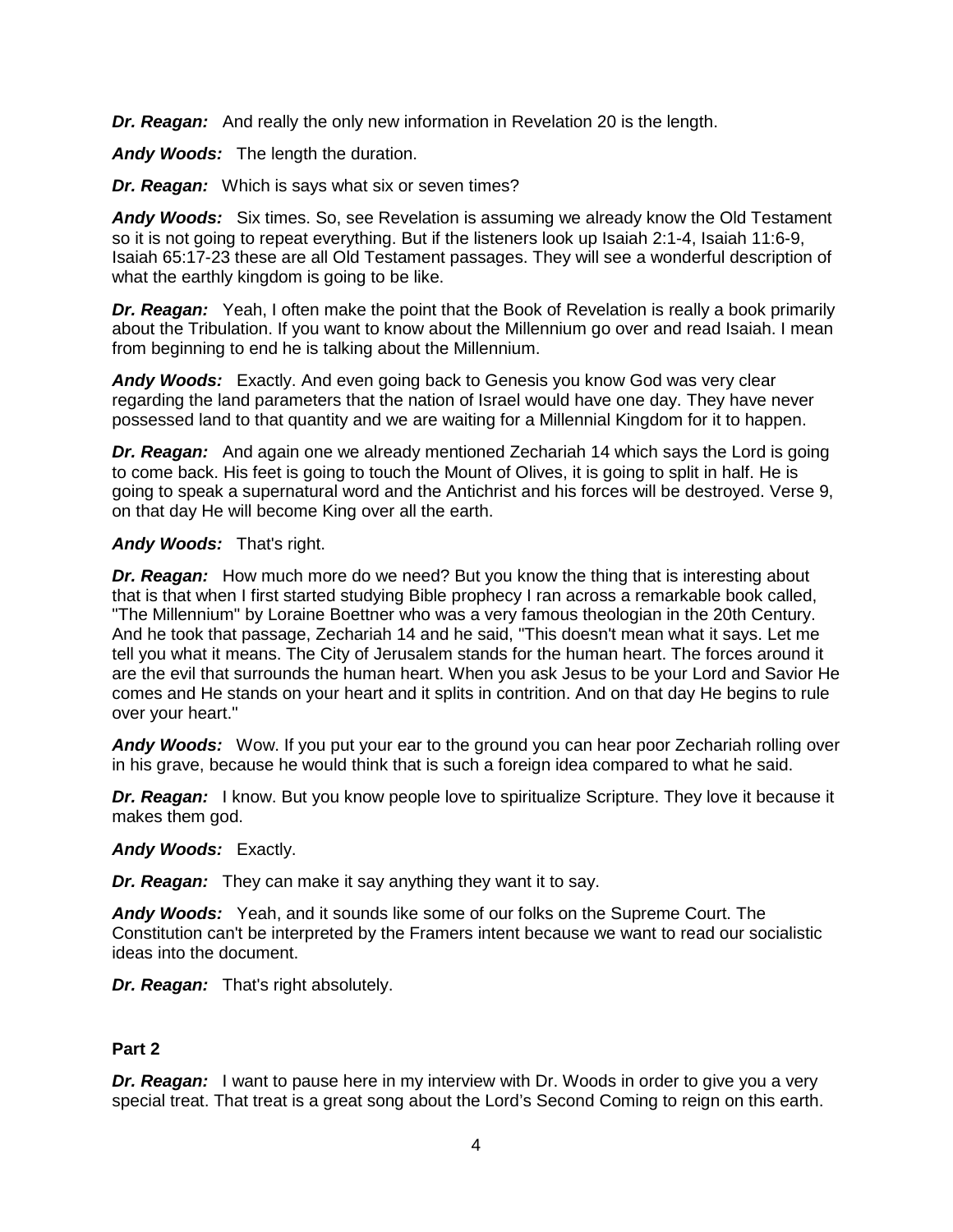The singer is Jack Hollingsworth, the man who has been our featured vocalist ever since we began broadcasting this program back in 2002. Jack lived on the streets as a homeless person for 20 years before he found the Lord in December of 1988 and his life was completely transformed.

The song Jack is going to sing is one of the greatest that has ever been written about the Lord's return. The author is a lady by the name of Dianne Wilkinson who lives in Dyersburg, Tennessee. She is a prolific song writer who has written more than 1,000 Gospel songs. I sent her a recording of Jack's rendition of her song, "We Shall See Jesus," and she wrote back and said it was the best she had ever heard. Listen carefully to the words of this song. It's a song about three hills that were important in the life of Jesus. And now, here is Jack Hollingsworth singing, "We Shall See Jesus."

#### *Jack Hollingsworth*

ΜWe shall see Jesus Just as He is. Once on a hillside People were gathered Hoping to see Him As thousands were fed He touched the blind eyes Healed broken spirits Moved with compassion He raised up the dead But once on a hillside People were gathered Watching as Jesus was crucified No one showed mercy to the one who had healed them. Yet, Jesus loved them as He suffered and died. But once on a hillside people were gathered For Jesus had risen and soon would ascend And then, as He blessed them Listen. He rose to the heavens But He gave them His promise to come back again. And we shall see Jesus just as they saw Him. There is no greater promise than this And when He returns in His power and glory Yes, we shall see Jesus We shall see Jesus Just as He is!Μ

*Dr. Reagan:* Wow! What a powerful song about our Lord's return. And now, let's return to my interview of Dr. Andy Woods about the millennial reign of Jesus. Well Amillennialists argue that the Church is the fulfillment of all Kingdom prophecies.

*Andy Woods:* Well, it is only true if you don't care about details. If you get into some view that says the New Testament rewrites the Old Testament like what you just explained. You know reading these soteriological, salvation concepts back into Zechariah 14. But that is not how you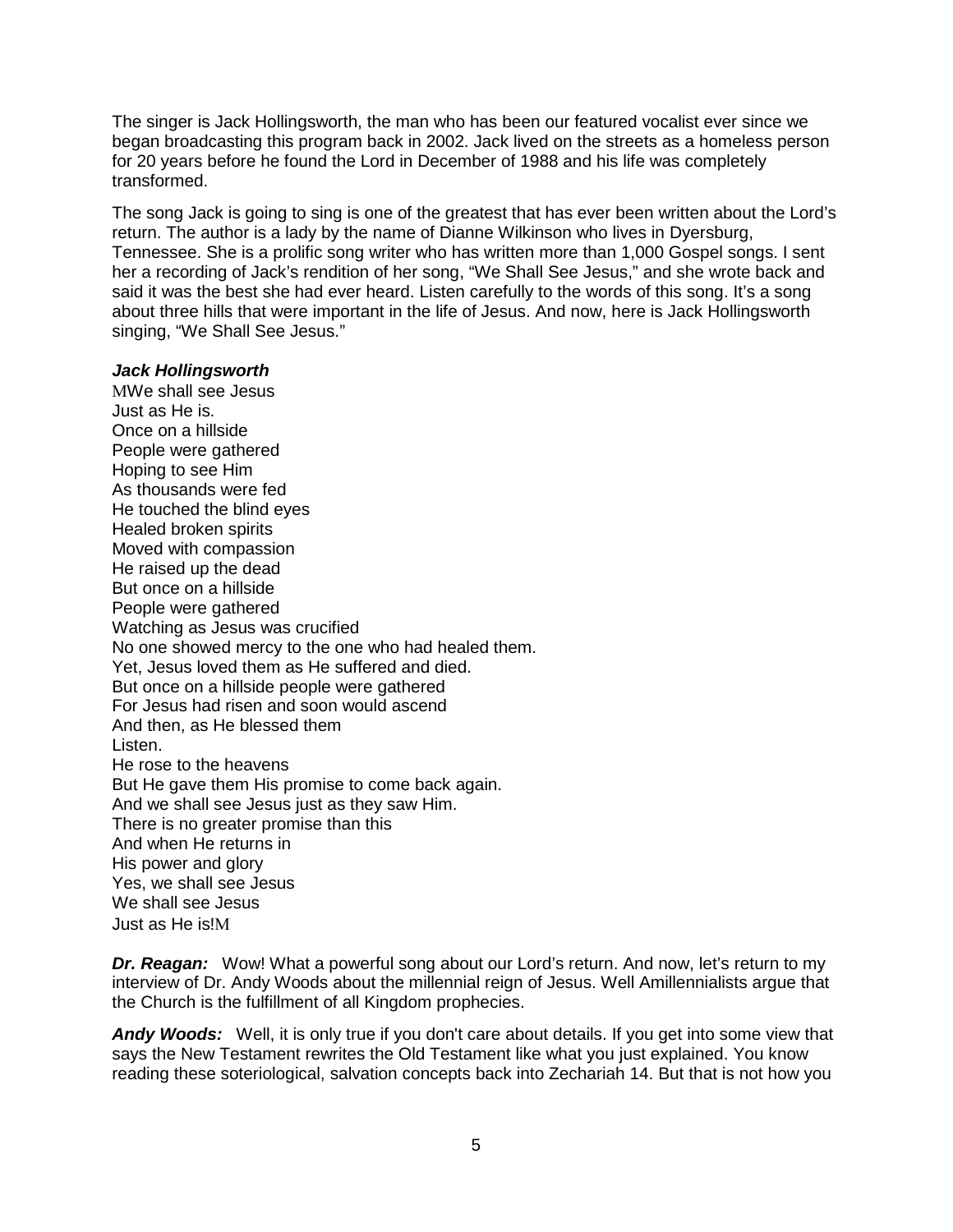do Bible study method, you let the author say what he wants to say. You know frankly a lot of times we don't like what the authors says. But who cares what we think.

#### *Dr. Reagan:* That's right.

*Andy Woods:* God has spoken and we need to adjust our own beliefs according to what the author says. And you look at the Church today very clearly you know don't have, for example Ezekiel talks about a temple that would function in the Millennium. You have no such structure today that Ezekiel describes.

#### *Dr. Reagan:* That's right.

*Andy Woods:* It even talks about the Millennial River going into the Dead Sea bringing the Dead Sea back to life biologically. I just was in the land of Israel and the sea is just as dead as it's always been. So, I look around the world today and I don't see kingdom conditions.

*Dr. Reagan:* But you just don't understand that that description of the Temple is really a description of the Church.

*Andy Woods:* Well, I guess if you want to rewrite, completely rewrite what Ezekiel says. Ezekiel with the amount of detail and specificity that he gives he's obviously not talking about somebody that trusts in Christs at a Vacation Bible School.

*Dr. Reagan:* Yeah. Well do you think that a lot of this is motivated, I'm not saying all of it, but a lot of it motivated by a rejection of what the Bible says about the Jews, and the fact that God is going to fulfill a lot of prophecies among the Jewish people in the end times? And it is just Replacement Theology?

*Andy Woods:* There is I think, and I can't prove it and I'm not God and I can't see people's heart. But to my mind and in my opinion, you asked me my opinion there is a lot of mentality particularly among Gentile Christians that we believe in Jesus, they, the Jews nationally I am talking about didn't. And it's just not fair that Israel would be raised to a place of preeminence again. Because that is what the Old Testament says. It doesn't just say--

*Dr. Reagan:* That's right, prime nation of the world.

*Andy Woods:* Exactly. The Word is going to go forth from Zion. Jesus is going to rule the world not from Washington D.C.

*Dr. Reagan:* When a Jew walks by ten Gentiles will grab his robe and say, "We want to walk with you because we know God is with you."

*Andy Woods:* Exactly.

*Dr. Reagan:* This is hard for people to swallow.

*Andy Woods:* Well a Gentile looks at that Scripture and says, "Why do they deserve that?"

**Dr. Reagan:** They don't. It's grace.

*Andy Woods:* It's called grace. But there is this--

*Dr. Reagan:* Why do we deserve it?

*Andy Woods:* We don't deserve anything. But you know they say, "Why would they get that? We got it right, they didn't." And there is this sort of brewing resentment. And I honestly believe that's what fuels a lot of this allegorical approach to the Old Testament.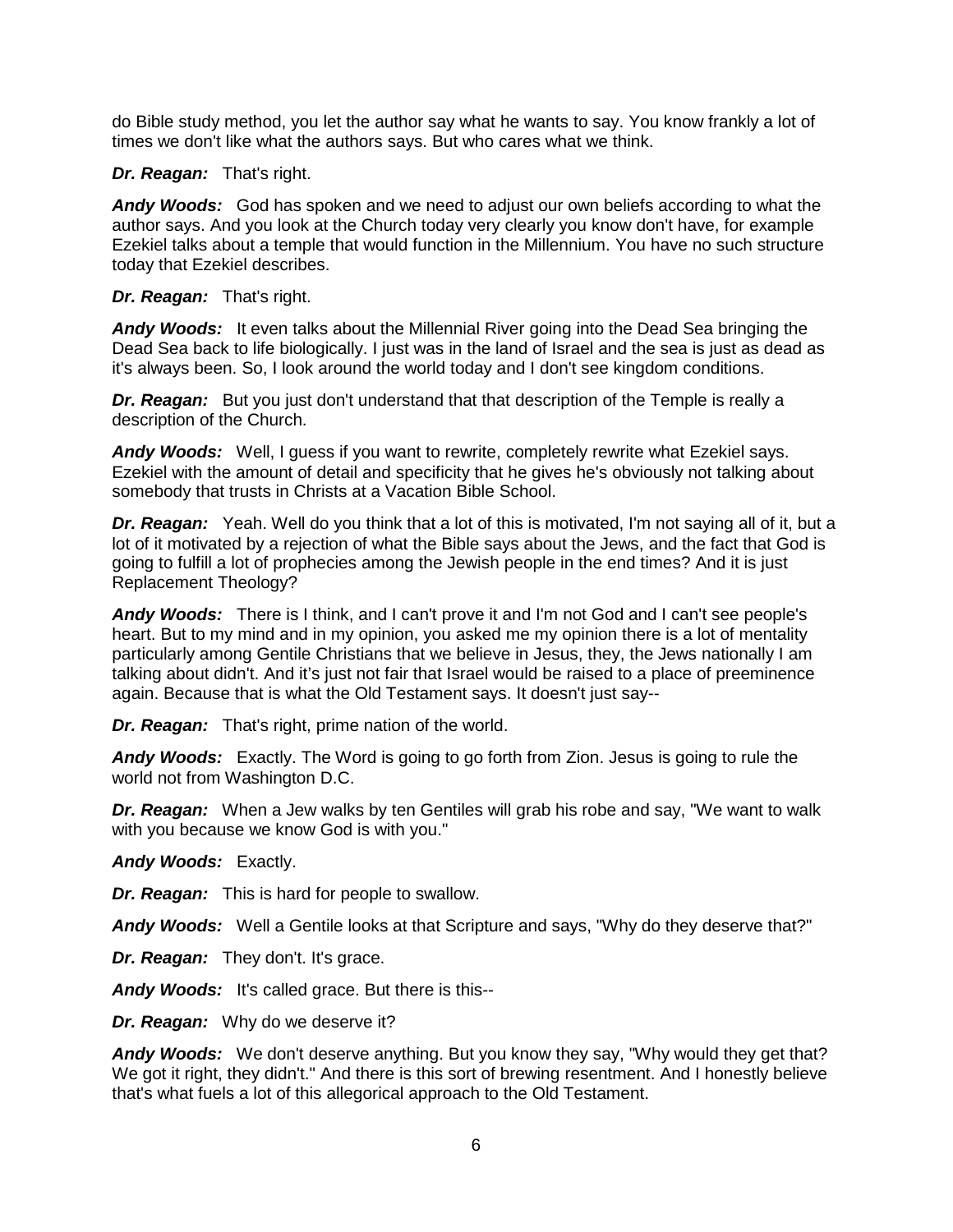*Dr. Reagan:* When I began to study Bible prophecy intensely, and began to realize that I had grown up in a teaching that really was not biblical. And I began to realize that the Bible teaches Old Testament and New in many, many scriptures that Jesus is coming back to reign in righteousness, and in power from Mt. Zion in Jerusalem and the whole world is going to be flooded with peace, righteousness, and justice. The first question that came into my mind was why? Why in the world would God have a Millennium? Why not just have Jesus come back and everything ends, and the earth burns up? What does He need a Millennium for?

*Andy Woods:* Well I think there is a lot of reasons. If you were to take the doctrine of the Millennium away there is a ton of themes, particularly in the Old Testament that never get resolved. One of them is God's authority over this earth was challenged by Satan and Adam. And if that's true and Satan is now the God of this age there has to be a time in history where God reasserts His authority over the planet. Where He rules through a man the last Adam, just like He intended to rule over the planet through a first Adam. And that theme never gets resolved. And beyond that there are many verses we've talked about today that really don't fit today like Ezekiel's Temple. They don't fit the eternal state either because there is no temple in the eternal state. So where are you going to put that prophecy? The only place it really fits is during that intermediate 1,000 year time period prior to the destruction of the earth.

*Dr. Reagan:* Well basically what you're saying is that a lot of prophecies whose fulfillment depends upon that 1,000 year period. Jesus is promised that one day He is going to receive the honor and glory and power that He was denied the first time He came. We have the promise to the nations that they are going to experience peace. We have the promise to nature that everything is going to be reconciled and brought back and redeemed the way it was originally with peace in nature. We have the promise to the Jews that they are going to be the prime nation of the world. We have the promise to us that we are going to reign with Jesus Christ over the nations of the world.

*Andy Woods:* There's also a great lesson God wants to teach the world once and for all; where evil comes from.

# *Dr. Reagan:* Amen. Amen.

*Andy Woods:* Does it come from the environment? Or does it come from the human heart?

*Dr. Reagan:* I think that is one of the most important reasons for the Millennium is. The liberal today says what we need to do is give everybody a guaranteed income, a nice home, a beautiful job, a wonderful car and everything will be alright, just redistribute the income. Well, the Bible teaches that man is basically evil. There is nothing more evil than the human heart.

#### *Andy Woods:* Right.

*Dr. Reagan:* And I often say to people, "You know you can take that guy and you can put him that nice neighborhood. Maybe living in the ghetto he is going to throw a rock through a window and steal a TV set, or he's going to pay \$50 for a prostitute. But you move him over to this new environment what's he going to do? He is going to put on his suit and tie and go to work and manipulate the computer and embezzle 2 million dollars and he's going to chase his neighbor's wife."

*Andy Woods:* Guess what you get when you educate a blue collar thief? You get a white collar thief.

*Dr. Reagan:* That's exactly right. And so, God began it all with two people in a perfect environment, and they rebelled. He's going to end it all by putting a whole world in a perfect